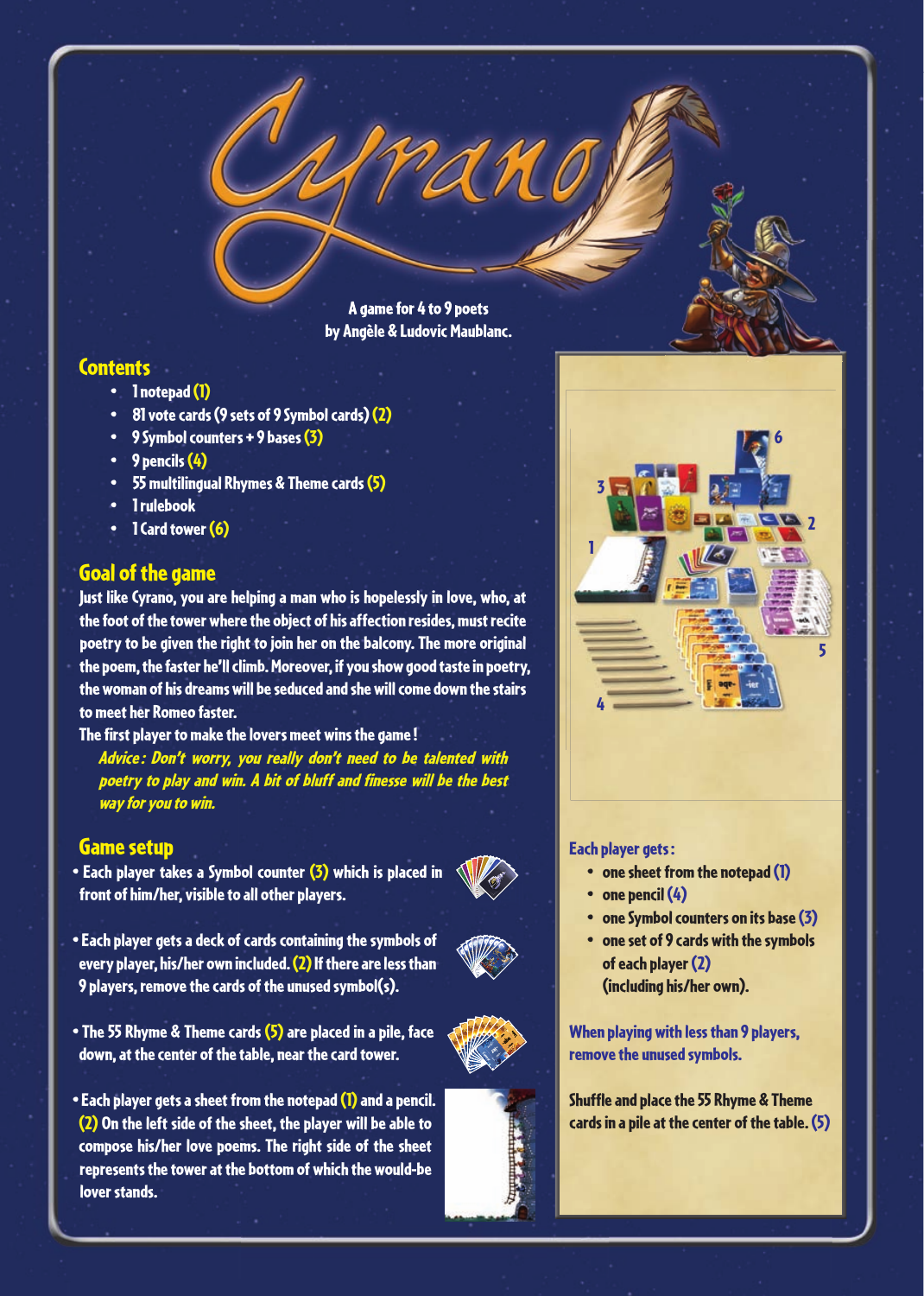# The Game

## The game takes place over several rounds.

In each round, the players will compose a quatrain (a poem with four lines). Depending on its originality and beauty, the players will be able to mark squares in their tower and thus allow the lovers to draw nearer to one another.

## Game round

#### Phase 1: Writing the poems.

The first player (determined however the players want for the first round) flips over the first card in the draw pile, inserts it in the card tower (from top to bottom) and announces the theme. (1)

The first player then flips over the two following cards, inserts them in the tower  $(2 \& 3)$  and announces the two rhymes which must be used during the current round.

The players can now start to write their poems while following the required theme and two rhymes. Two of the lines must end with one of the rhymes chosen and the other two with the other rhyme. The important thing when choosing words is to respect the phonetics (the way the rhyme sounds), as the spelling can be different.

Example : for the «-aid» rhyme, words «lemonade» and «maid» are correct. There are no other constraints (the placement of the rhymes as well as the number of syllables in the lines do not matter). It is both useful and a good idea to title your poem.

The «example» words on the cards can be used by players when they can't find words that rhyme, but these won't be worth any points.

For your first few games, we suggest you wait for everyone to finish their poem… No point in stressing people out – it's just a game ! Not to mention it's not always easy to get into poetry like this…

For later games, you can agree that when there are only 2 players left writing their poems, they only get one minute to finish.

#### Phase 2: Originality of the Poems

In turn, starting with the first player, everyone recites their poem, title first. What really matters for this game phase is the last word of each line. Once the poem is finished the player will have to re-read the four words which end his/her lines.

The other players must then tell him/her if they've used identical words to finish their lines.

For each word that he/she is the only player to have used (the «example» words don't count), the player can mark one new square on the ladder on his sheet, starting from the bottom.



The first player puts the first 3 cards of the draw pile into the card tower (making sure to put the side corresponding to his/her language visible).

### You'll get 1 theme and 2 rhymes this way.



The players simultaneously write their quatrains. (4 line poem)

Starting with the title, the players recite their respective poems.

Each player repeats his/her 4 rhymes to see if he/she is the only player to have used them.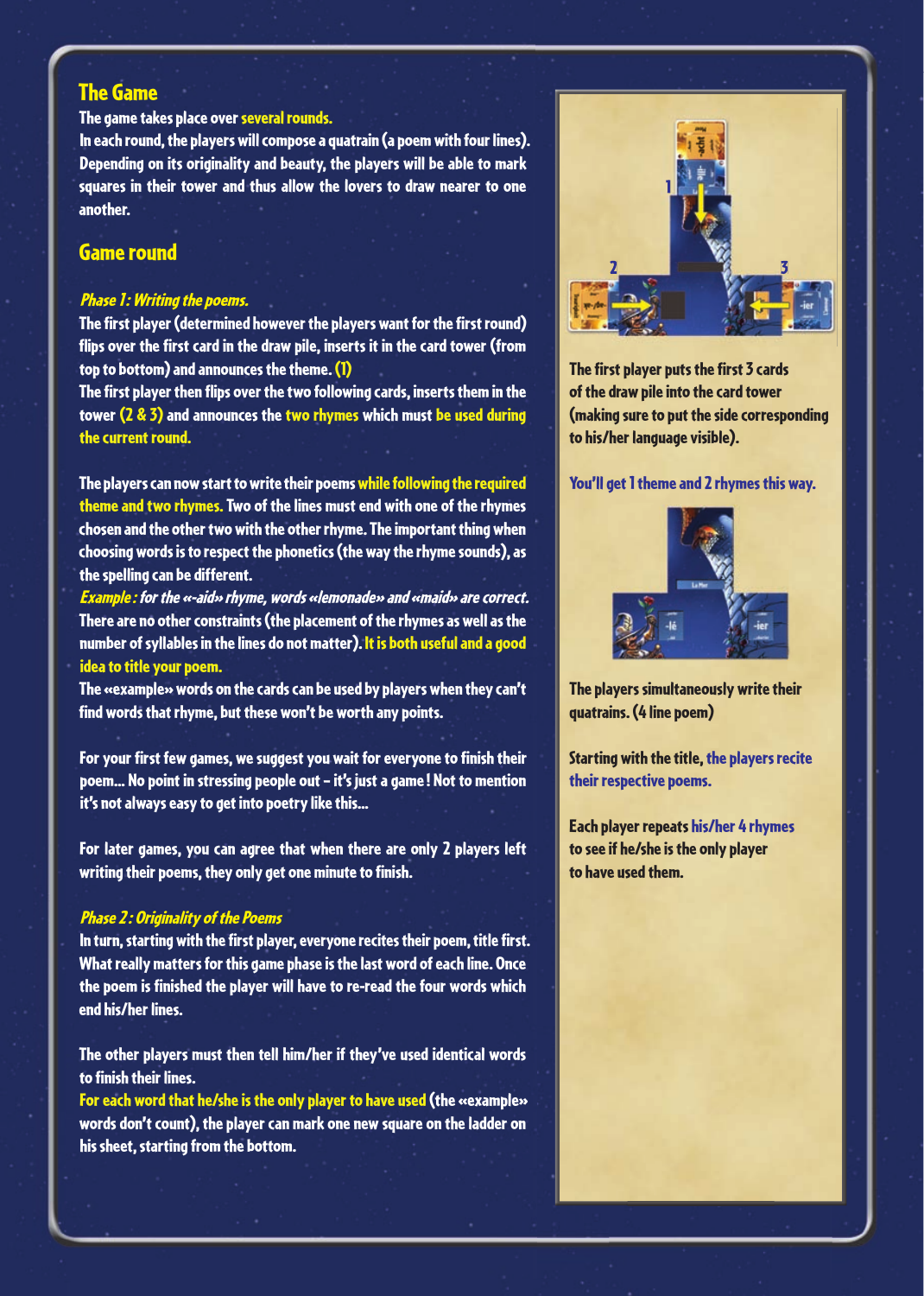Example : If the 4 words at the end of my lines are «Leave», «Cleave», «Beauty» and «Majesty» and only «Majesty» hasn't been used by another player, I'll only be able to mark one square on my ladder… that ought to teach me to be original !

Once all the players have recited their poems and possibly marked their squares, the game moves on to the next phase.

When a player marks a ladder square with a ribbon, it means that the player has reached the floor with the corresponding color.

False or incomplete poem: If a player has not been able to finish his/her four lines, that player can still mark squares for any original rhymes found. If a player has made a mistake (a «-ime» rhyme instead of «-ine», for example), then the player does not score for the word, but will be able to score points for any other unique correct rhymes.

#### Phase 3: Beauty of the poem

Before voting, the first player reminds everyone of each poem's title in order to refresh everyone's memory.

Then, each player secretly chooses the poem he/she has most appreciated. To do this, the player chooses the card with the symbol of his/her favorite poet for this round. It's okay to vote for yourself !



Advice : Start to sort your cards by discreetly putting aside those corresponding to poems you've liked while they are being read. It'll be easier for you to vote once all the poems have been read.

With this vote, the players will be able to make the woman of angelic beauty come down from her tower.

As soon as everyone has chosen, the players simultaneously reveal the card they've chosen !

Each player can mark one square on his/her tower for every player whose vote matches his/hers ! The trick here is to show some good taste by guessing which player will get the most votes ! These squares are marked in order from the top of the tower going downwards with each passing turn.

The player scores the number of words he/she is the only one to have used. (The would-be lover climbs the ladder)



Each player votes for the poem he/she thinks was the most beautiful.

Each player marks a square for every player who has voted like him/her. (The belle comes down the tower).